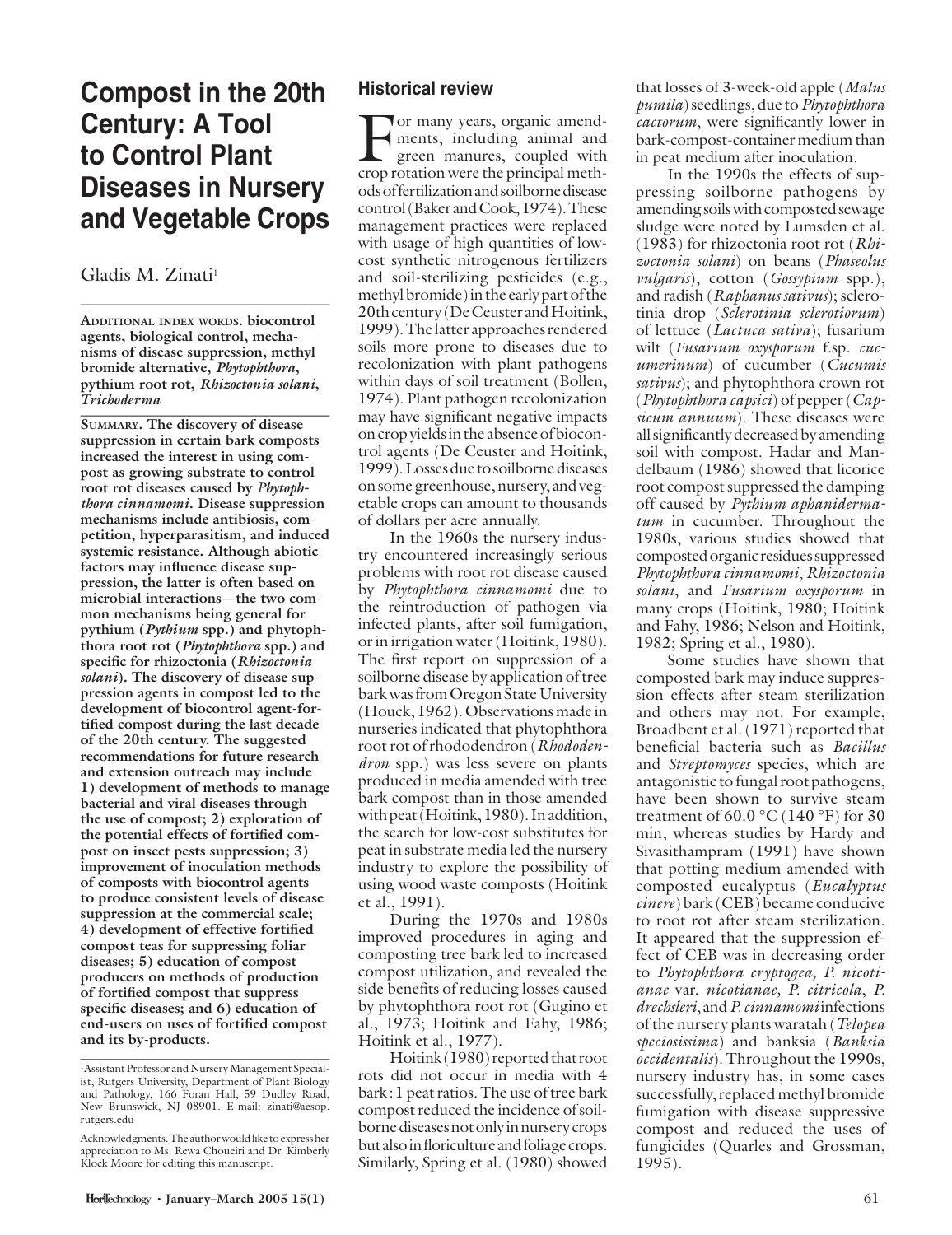# **Mechanisms of biological control in composts**

Most compost products suppress pythium and phytophthora root rot naturally, while only some suppress rhizoctonia and very few induce systemic resistance in plants (Zhang et al., 1996). Abiotic factors (e.g., high pH and nature of the clays (montmorillonite) have been shown to be involved in soilborne disease suppression (Amir and Alabouvette, 1993; Hoper et al., 1995), based on two mechanisms: general and specific microbial interactions. General disease suppression (Cook and Baker, 1983), which is based on microbial competition for energy, involves the total soil microflora (Serra-Wittling et al., 1996)**.** Propagules of plant pathogens such as *Pythium* and *Phytophthora* species are suppressed through the general suppression phenomenon (Boehm et al., 1993; Chen et al., 1988a, 1988b; Cook and Baker 1983; Hardy and Sivasithamparam, 1991; Mandelbaum and Hadar, 1990). Specific disease suppression refers to a specific group of microorganisms antagonizing the pathogen. Such group may include non-pathogenic *Fusarium* species (Larkin et al., 1993; Serra-Wittling et al., 1996) and fluorescent pseudomonas (*Pseudomonas fluorescens*) (Scher and Baker, 1982; Larkin et al., 1993). The biological control for *Rhizoctonia solani*, by a narrow group of antagonistic microorganisms, is described as specific suppression.

Edaphic microorganisms stimulated by compost amendments contribute to the suppressive activity of the amended soils through four control mechanisms: antibiosis, competition, predation hyperparasitism, and the induction of systemic acquired resistance in the host plant (Lockwood, 1988).

Antibiosis is the inhibition of one organism's growth by a metabolic product (such as antibiotic) being produced by another organism (Baker and Cook, 1974). Many organisms, especially soil fungi and actinomycetes, produce antibiotic substances. Three diseases have been found to be controlled by antibiosis: armillaria root rot (*Armillaria mellea*) by *Trichoderma viride*, pythium and rhizoctonia damping off and stem and root rot disease by *Pseudomonas fluorescens*, and crown gall (*Agrobacterium tumefaciens*) by

*Agrobacterium radiobacter*. The most widely accepted commercial example is the use of strain 84 to control of crown gall, one of the most serious diseases of stone fruit trees in nurseries and of many other woody plants. *Agrobacterium radiobacter* and particularly one strain, strain 84, produces large quantities of a bacteriocin, now called agrocin.

Competition is when organisms compete for nutrients (particularly high-energy carbohydrates, nitrogen and iron) (Duijff et al., 1994; Raaijmakers et al., 1995), infection sites, and possibly certain environmental factors such as oxygen and space (Baker and Cook, 1974).

Parasitic and predatory fungi are known to parasitize plant pathogens resulting in lysis or death. Such organisms may include *Rhizoctonia solani* on species of *Pythium* (Butler, 1957), *Trichoderma viride* on*Armillaria mellea* (Duddington and Wyborn, 1972) and *Tuberculina maxima* and  $Fusarium$  roseum on rust (*Cronartium ribicola*) (Kimmey, 1969). *Verticillium dahliae* is reported to parasitize even itself (Griffiths and Campbell, 1970). Microorganisms including *Trichoderma* such as *T. hamatum* and *T. harzianum* are considered the predominant fungal parasites recovered from composts prepared from lignocellulosic wastes (Kuter et al., 1983; Nelson et al., 1983) and capable of eradicating *Rhizoctonia solani* (Hoitink et al., 1991). When suitable antagonists are already present in the soil or substrate but do not provide a satisfactory level of disease control, it may be desirable to intensify their activity. This may be accomplished by one or more of the following methods: 1) crop rotation; 2) adding amendments to stimulate antagonists; 3) altering soil pH to favor the antagonist, inhibit the pathogen, or both; 4) employing tillage methods that modify soil structure and aeration; 5) selection of a planting date to reduce disease incidence; 6) applying organic amendments in such a way as to reduce the available nitrogen at the infection side; and 7) managing irrigation practices to maintain soil water potential favorable to antagonists at infection sites (moist for bacteria, drier for actinomycetes), and still ensure water available for the plant.

Mechanisms of induced systemic resistance include activating the production of salicylic acid; defense related proteins and or other compounds in plants that eventually lead to a systemic resistance to pathogens such as anthracnose (*Colletotrichum orbiculare*) in cucumber (Hoitink et al., 1997a). Other studies have shown that peroxidase activity, an enzyme associated with protection mechanisms against stress, was higher in leaves of cucumber plants grown in biologically for tified compost than in the leaves of those grown in a peat mix. In addition, the activity of an enzyme, a "pathogenesis-related (PR) protein," was increased more rapidly in plants grown in compost than plants grown in peat or sterilized compost after being inoculated with the pathogen (Hoitink et al., 1997a).

## **Disease suppression as affected by microbial composition**

In practice, composts are not consistently or naturally colonized by a broad spectrum of biocontrol agents because the latter are destroyed by high temperatures during active composting. To be effective biocontrol agents must recolonize composts during the curing process and this does not always occur. For example, composts produced near a forest are much more likely to become colonized by effective biocontrol agents and more consistent in suppressing rhizoctonia diseases than those produced in an enclosed system (Kuter et al., 1983). Effective control of *Rhizoctonia solani* can be achieved by applying isolates of *Trichoderma* species combined with any of several bacterial biocontrol agents.

Copiotrophic bacteria recolonize composts most rapidly (24–48 h) after peak heating of compost (Chen et al., 1988a; Kwok et al., 1987). The predominant biocontrol agents in this group include strains of *Bacillus*, *Pseudomonas*, and *Pantoea* species (Boehm et al., 1997; Kwok et al., 1987). Oligotrophic bacteria do not reach peak populations until 18–24 d into the curing phase (Chen et al., 1988a). Obligate oligotrophs isolated from composts are suppressive to pythium root rot and appear ineffective at inducing biological control of pythium damping-off when applied as seed treatments. In contrast to obligate oligotrophs, facultative oligotrophic strains (as those belong to the genus *Pseudomonas*) are highly effective bio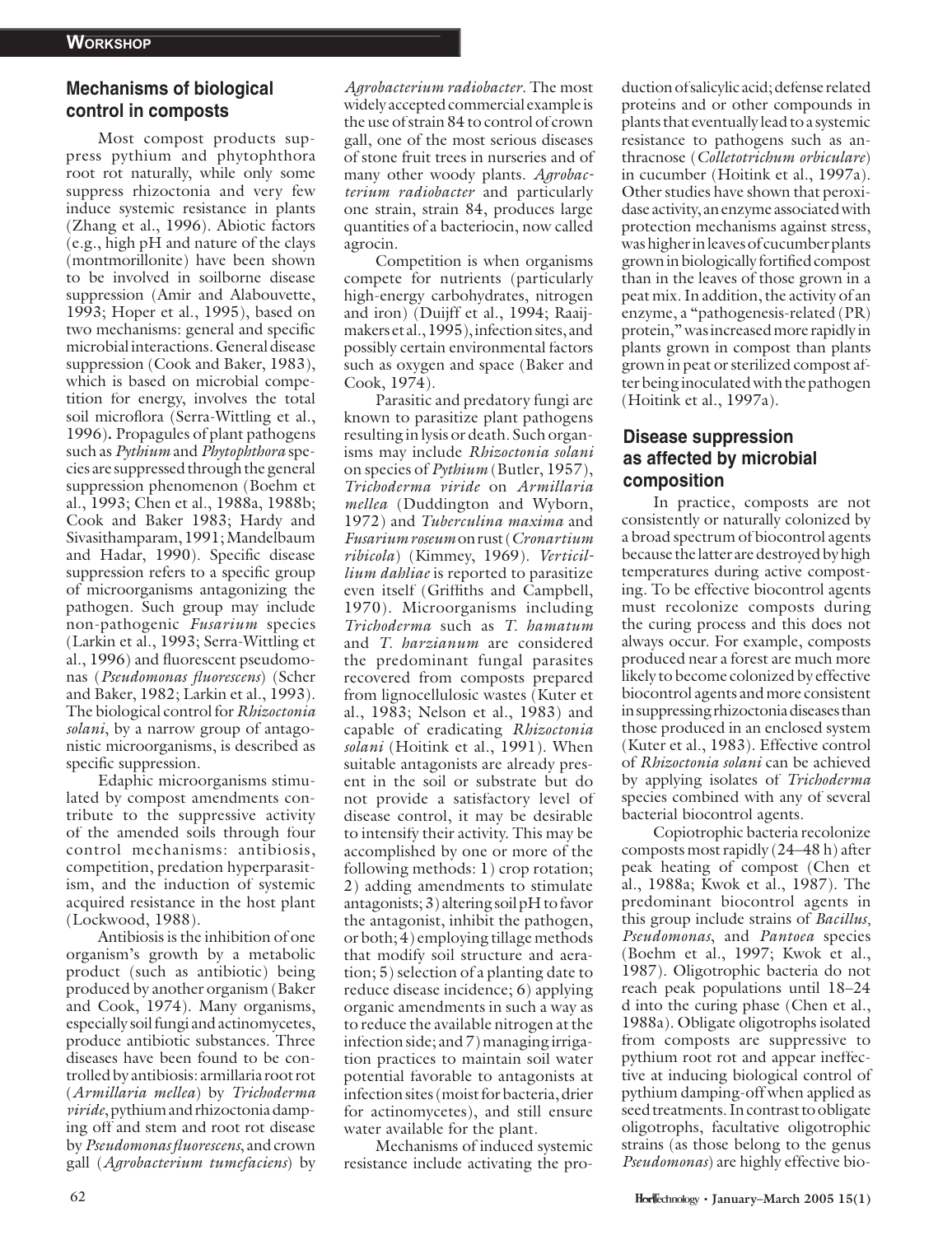logical control agents when applied as seed treatments. Actinomycetes also contribute significantly to biological control provided by composts (Hardy and Sivasithampram, 1995; You and Sivasithampram, 1995).

## **Compost quality and biological control**

Compost must be stable and of consistent quality to be used successfully for biological control of diseases in horticultural crops (Inbar et al., 1993). Biological control rarely eliminates a pathogen, but rather reduces its numbers or its ability to produce disease. Such control may be achieved with little or no reduction in the pathogen population (Baker and Cook, 1974).

Consistent and sustained biological control of diseases can be achieved in different compost-amended growing media as long as variables such as consistency of the parent organic material, moisture content, salinity, carbon to nitrogen ratio and process parameters are controlled in the compost (Hoitink et al., 1991).

**PARENT MATERIAL OF FEEDSTOCK.** Fungal composition seems to be influenced by the chemistry of the parent organic material from which the compost is prepared. Composts prepared from lignocellulosic substances such as tree barks become colonized predominantly by *Trichoderma* species (Kuter et al., 1983) which in turn these beneficial fungi control *Rhizoctonia solani* (Grebus et al., 1994; Kwok et al., 1987; Nelson et al., 1983). In contrast, grape pomace, which is low in cellulosic substances and high in sugars, becomes colonized by *Penicillium* and *Aspergillus* species (Gorodecki and Hadar, 1990) and consequently these parasitic fungi eradicate sclerotia of *Sclerotium rolfsii* (Hadar and Gorodecki, 1991).

**COMPOST MATURITY.** Variability in suppression of rhizoctonia damping-off and fusarium wilt encountered in substrates amended with mature composts is due, in part, to random recolonization of compost by effective biocontrol agents after peak heating (Hoitink et al., 1997b). *Rhizoctonia solani* is a highly competitive saprophyte. It can utilize cellulose and colonize fresh bark but cannot colonize mature bark compost because of low cellulose content. However, isolates of *Trichoderma* species grow as a saprophyte in fresh compost and function via hyperparasitism as biocontrol agents for *Rhizoctonia solani* in mature compost (Chung and Hoitink, 1990; Hoitink and Fahy, 1986).

**MOISTURE CONTENT AND PH.** The moisture content of compost affects the ability of bacterial mesophiles to colonize the substrate after peak heating. Compost with < 34% moisture w/w could be colonized by fungi and are conducive to pythium diseases (Hoitink et al., 1997b). Disease suppression could be induced by increasing moisture content to at least 40%-50% w/w, for beneficial bacteria and fungi to colonize the substrate after peak heating, whereas a pH <5.0 inhibits growth of bacterial biocontrol agents (Hoitink et al., 1991).

**IRRIGATION, TEMPERATURE, AND RATE OF APPLICATION.** Irrigation practices, temperature and of rate of application of compost can affect losses to diseases. For example, substrate mixes with composted pine bark are used to suppress fusarium wilt. However, such mixes with  $45\%$  compost  $(v/v)$ have low capillary activity and cannot be used in an ebb-and-flow irrigation system to suppress wilt.

In 1988, a mix formulation made of composed of pine bark  $(25\% \text{ v/v})$ , light sphagnum and perlite effectively suppressed *Fusarium oxysporum* f. sp. *cyclaminis* disease and performed well in ebb and flow system in the U.S. (Hoitink et al., 1991).

**SALTS.** Composts prepared from manures contain considerable amounts of sodium and chloride (De Ceuster and Hoitink, 1999). It has been shown in field trials that high salinity products must be applied in the fall or winter well ahead of planting to allow for leaching and thus avoid an increase in phytophthora root rot of certain crops (Hoitink and Schmitthenner, 1988). The nursery industry uses up to 80% of pine bark in potting mixes, bark composts tend to be lower in salinity than sludge or manure composts, and up to  $15\%$  (v/v) of compost derived from manure or sludge (Hoitink et al., 1991).

**NITROGEN, AND CARBON : NI-TROGEN (C:N) RATIO.** Phytophthora dieback of rhododendron (caused by *P. nicotianae*) (Hoitink et al., 1986), fusarium wilt of cyclamen (Hoitink et al., 1987) and fireblight (*Erwinia amylovora*) are examples of diseases that are increased in severity as a result of excessive N fertility introduced

into container media with composted biosolids. Schneider (1985) speculated that the low C:N in predominantly high ammonium and low nitrate-nitrogenreleasing sludge compost enhanced fusarium wilts. Compost with high C: N materials, such as tree barks, immobilizes ammonium-N and suppresses fusarium diseases if colonized by an appropriate microflora (Trillas-Gay et al., 1986).

**LEVEL OF ORGANIC MATTER DE-COMPOSITION AND MICROBIAL ACTIVITY.** Decomposition of organic matter can affect the composition of bacterial taxa as well as the populations and activities of biocontrol agents. Green manures, stable manures and composts can provide food for biological control agents if applied well ahead of planting (Lumsden et al., 1983), and can be very effective in controlling diseases such as *Pythium*, *Phytophthora*, *Fusarium*, and *Rhizoctonia solani*.

Decomposition level of organic matter in potting mixes or soils is overlooked by many specialists working with biocontrol agents. Fresh (undecomposed) organic matter does not support colonization by biocontrol agents. High concentrations of available nutrients (glucose, amino acids, etc.) in fresh crop residues repress the production of enzymes required for parasitism by biocontrol agents such as *Trichoderma* species (De Ceuster and Hoitink, 1999). *Flavobacterium balustinum* 299 and *Trichoderma hamatum* 382 have been identified in compost to induce systemic resistance in plants. Both microflora and organic matter in sphagnum peat can affect suppression of soilborne diseases. Organic matter in sphagnum peat generally does not support high microbial activity because peat resists decomposition. Dark decomposed peat is low in activity and is consistently conducive to pythium root rot, whereas light peat is less decomposed and has higher microbial activity (De Ceuster and Hoitink, 1999). Peat can be used effectively, if colonized by biocontrol agents, for short production cycles such as in plug and flat mixes used in bedding plant industry. This is because the effect of biocontrol agents in peat is of short duration to suppress pythium root rots. Hence, the "slow release" nature of the organic nutrients in mature composts and in light peat supports activity of microflora and thus sustains biocontrol.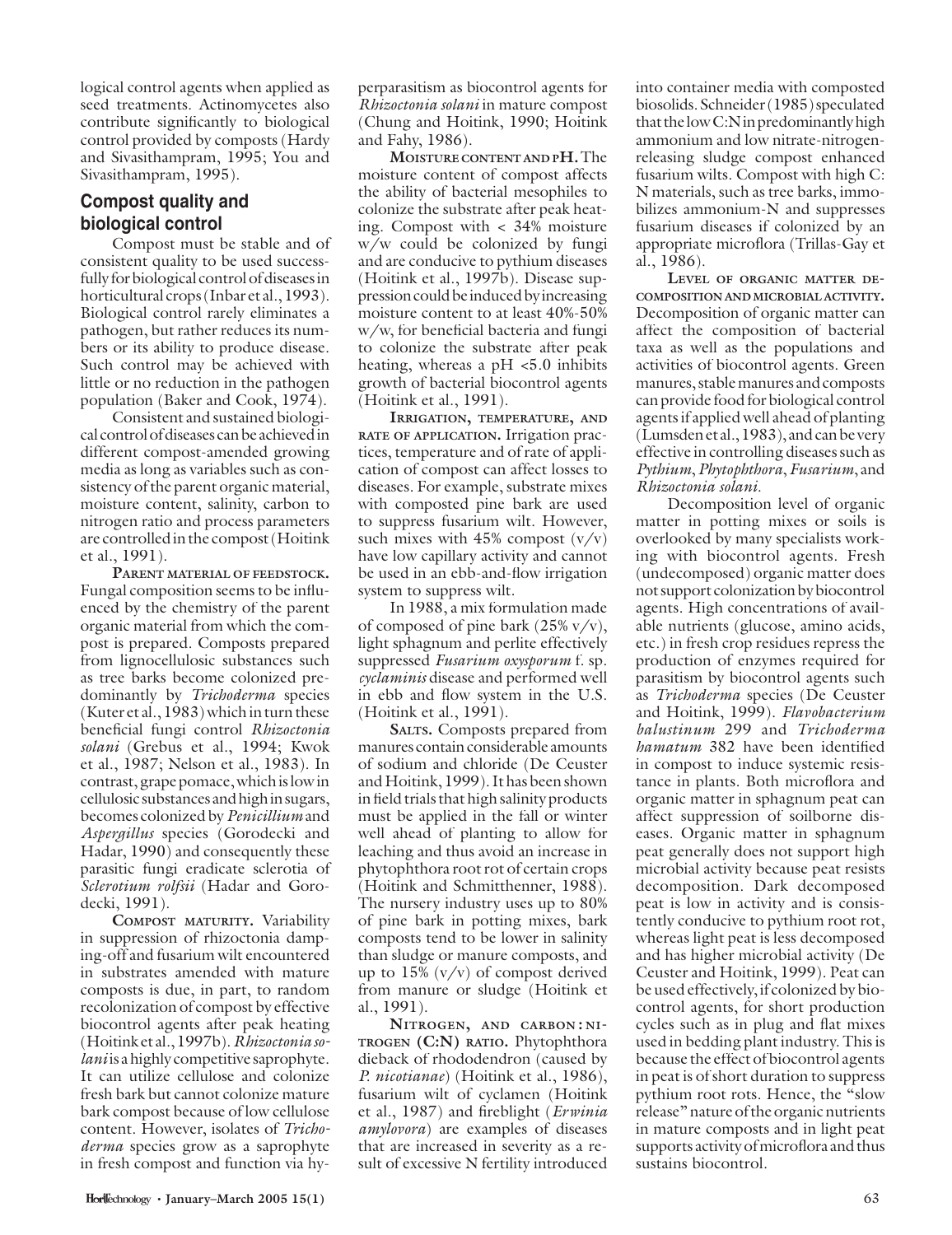# **Prediction of disease suppression based upon organic matter decomposition**

Effectiveness of disease suppression can be estimated by determining organic matter decomposition status in compost. Recalcitrant materials (lignins and lignin-protected cellulose) that are resistant to decomposition, sustain the activities of biocontrol agents (Hoitink et al., 2000). After these recalcitrant materials are decomposed, the beneficial microorganisms decline in activity, the pathogen population recovers and increases; and fungicides must be applied for sensitive crops to remain disease free (Boehm et al.,1997; Hoitink et al., 2000). The compost users can test organic matter content and compost maturity before compost is used to estimate likely disease suppression. Nondestructive direct spectroscopic procedures, utilizing nuclear resonance spectroscopy (NMR) and Fourier transform infrared (FT-IR), are now being used to determine the amount of undecomposed biodegradable organic matter remaining in compost (Chen and Inbar, 1993; Inbar et al., 1989).

## **Prediction of disease suppression based on microbial activity**

Effectiveness of disease suppression can be estimated by measuring microbial activity in compost. This can be achieved by an enzyme assay based on the rate of hydrolysis of fluorescein diacetate (FDA) by lipases, esterases and proteases (Schnurer and Rosswall, 1982). The hydrolysis rate of FDA by microorganisms is believed to be related to suppression of root rots caused by *Pythium* and *Phytophthora* species (Boehm and Hoitink, 1992). High microbial biomass and FDA activity in readily biodegradable materials (such as composted sewage-sludges and manures) induce suppression in potting mixes at low  $(10-15\% \text{ v/v})$ amendment rates (Boehm and Hoitink, 1992; Chen et al., 1988b; Mandelbaum and Hadar 1990; You and Sivasithamparam, 1994). In contrast, composts containing more recalcitrant lignins, such as pine bark and hardwood bark, must be incorporated at higher rates (50%). The duration of FDA activity in such composts is defined as the length of time that suppression effects

last relative to biological control. It is also referred to as "carrying capacity" (Boehm et al., 1993).

# **Production of consistent**  fortified compost

To produce and maintain compost quality in relation to both plant growth and disease control, producers of composts must understand the processes involved in this method of biological control. Biocontrol agentfortified compost seems to have the greatest opportunities for utilization and commercialization as components of commercially manufactured potting media. Composted pine bark fortified with *Flavobacterium balustinum* 299 and *T. hamatum* 382 has been very effective in controlling fusarium wilt of cyclamen, rhizoctonia diseases, as well as phytophthora and pythium root rots of other greenhouse container crops (Krause et al., 1997). Drenching potting mixes with soil fungicides may cost \$10/yard3 (\$13.08/m3 ) per application of mix (De Ceuster and Hoitink, 1999). Some crops need to be treated more than once, such as Easter lily *(Lilium longiflorum)*, azalea (*Rhododendron macrosepalum*), poinsettia (*Euphorbia pulcherrima*) and rhododendron. However, biocontrol agents can be inoculated into compost-amended mixes for less than 50% of the cost of a single combination fungicide drench (De Ceuster and Hoitink, 1999).

Although treatments with single biocontrol agents have had little effect, combinations of several *Trichoderma* species and bacterial biocontrol agents have proved effective in mixes amended with bark compost (Hoitink, et al., 1991). Consistent disease suppression of both rhizoctonia and pythium damping off was not found among compost batches in full scale production plants. This suggests that the mechanisms of suppression of these diseases in commercial composted pine bark mixes differ. Therefore, the addition of biocontrol agents could be beneficial to obtaining and maintaining "quality" by inducing consistent levels of suppression of damping-off by species of *Rhizoctonia*, assuming successful inoculations.

Compost made from spruce and hemlock bark and inoculated with *Trichoderma hamatum* 382 and *Flavobacterium balustinum* 299

was formulated into a potting mix containing compost, peat and perlite (Grebus et al., 1993). The fortified compost consistently suppressed pythium root rot of cucumber as well as rhizoctonia damping off and fusarium wilt of radish. The mix continued to be suppressive even after 4 months of storage.

#### **Future opportunities**

More research and extension outreach on production and usage of compost and compost byproducts are needed. In the future, research should focus on managing bacterial diseases and perhaps reducing the severity of some virus diseases by utilizing fortified composts to induce systemic resistance. In addition, more research is needed on the effects of compost on the suppression of insect pests and the mechanisms that might control such suppression. Although the rate of hydrolysis of FDA can be used effectively to estimate potential suppression of potting mix to pythium root rot, more practical procedures to quantify suppression based on microbial activity and organic matter decomposition need to be developed. Improvement in inoculation methods of compost with biocontrol agents, to produce consistent levels of disease suppression at the commercial scale, is needed. Furthermore, development of effective compost extracts and teas for enhancing plant growth and foliar disease suppression is needed.

Extension education and outreach should focus on educating compost producers to choose correct feedstocks for making compost with biological agents to suppress disease. Similarly, education should be extended to compost end-users such on choosing compost that enhances crop yields and suppresses diseases.

#### **Literature cited**

Amir, H. and C. Alabouette. 1993. Involvement of soil abiotic factors in the mechanisms of soil suppressiveness to fusarium wilts. Soil Biol. Biochem. 25:157–164.

Baker, K. F. and R.J. Cook. 1974. Biological control of plant pathogens. Freeman, San Francisco.

Boehm, M.J. and H.A.J. Hoitink. 1992. Sustenance of microbial activity and severity of pythium root rot of poinsettia. Phytopathology 82:259–264.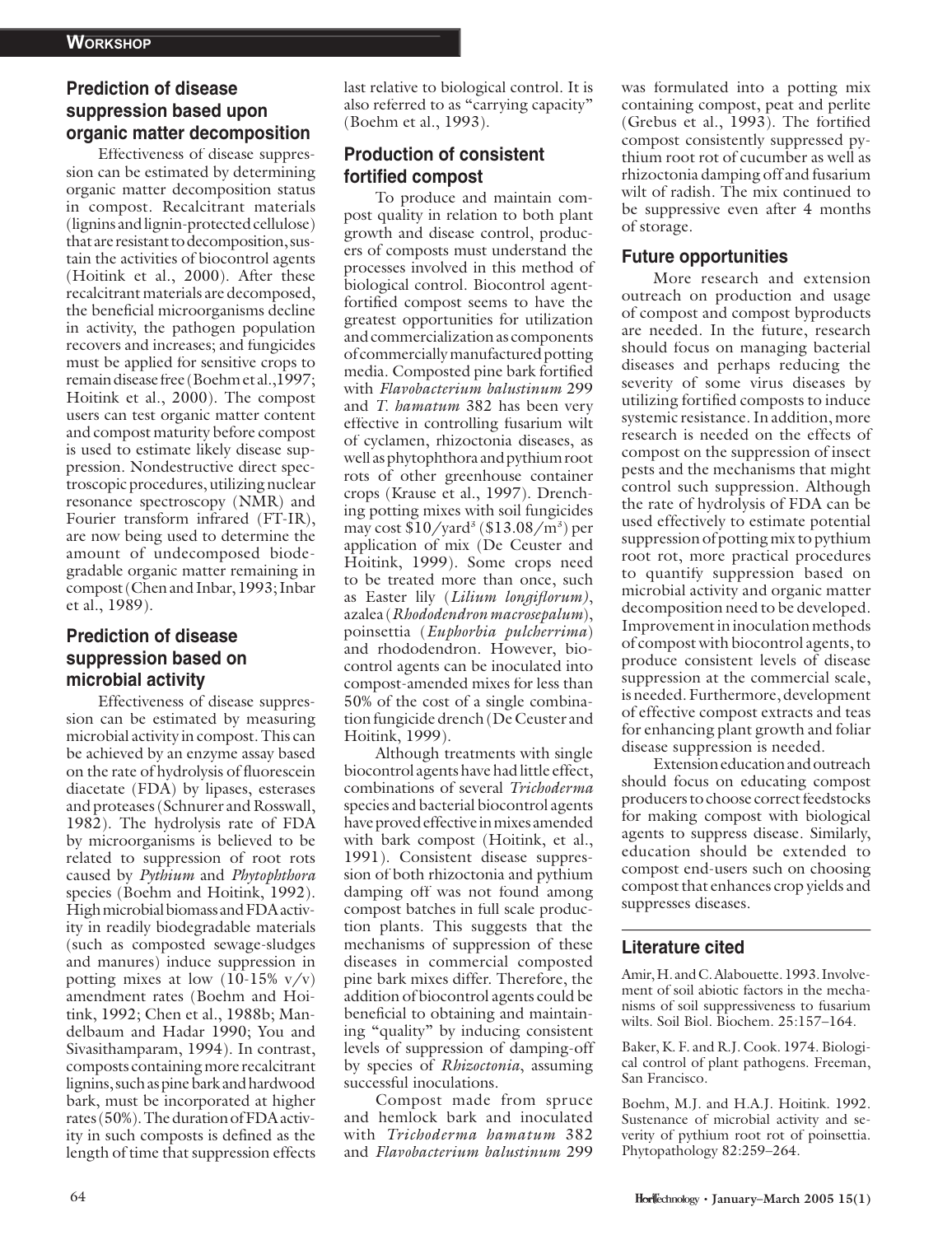Boehm, M.J., L.V. Madden, and H.A.J. Hoitink. 1993. Effect of organic matter decomposition level on bacterial species diversity and composition in relationship to pythium damping-off severity. Appl. Environ. Microbiol. 59:4171–4179.

Boehm, M.J., T. Wu, A.G. Stone, B. Kraakman, D.A. Iannotti, G.E. Wilson, L.V. Madden, and H.A.J. Hoitink, 1997. Cross-polarized magic-angle spinning 13 C nuclear magnetic resonance spectroscopic characterization of soil organic matter relative to culturable bacterial species composition and sustained biological control for pythium root rot. Appl. Environ. Microbiol. 63(1):162–168.

Bollen, G.J. 1974. Fungal recolonization of heat-treated glasshouse soils. Agro-Ecosystems 1:139–155.

Broadbent, P., K.F. Baker, and Y. Waterworth. 1971. Bacteria and actinomycetes antagonistic to fungal root pathogens in Australian soils. Austral. J. Biolog. Sci. 24:925–944.

Butler, E.E. 1957. *Rhizoctonia solani* as a parasite of fungi. Mycologia 49:354– 373.

Chen, W., H.A.J. Hoitink, and L.V. Madden. 1988a. Microbial activity and biomass in container media predicting suppressiveness to damping-off caused by *Pythium ultimum*. Phytopathology 78:1147–1450.

Chen, W., H.A.J. Hoitink, A.F. Schmitthenner, and O.H. Tuovinen. 1988b. The role of microbial activity in suppression of damping-off caused by *Pythium ultimum*. Phytopathology 78:314–322.

Chen, Y. and Y. Inbar. 1993. Chemical and spectroscopical analyses of organic matter transformations during composting in relation to compost maturity, p. 551–600. In: H.A.J. Hoitink and H.M. Keener (eds.). Science and engineering of composting: Design, environmental, microbiological and utilization aspects. Renaissance Publ., Worthington, Ohio.

Chung, Y.R. and H.A.J. Hoitink. 1990. Interactions between thermophilic fungi and *Trichoderma hamatum* in suppression of rhizoctonia damping-off in a bark compost-amended container medium. Phytopathology 80:73–77.

Cook, R.J. and K.F. Baker. 1983. The nature and practice of biological control of plant pathogens. Amer. Phytopathol. Soc. Press, St. Paul, Minn.

De Ceuster, T.J. and H.A.J. Hoitink. 1999. Prospects for composts and biocontrol agents as substitutes for methyl bromide in biological control of plant diseases. Compost Sci. Utilization 7:6–10.

Duddington, C.L. and C.H.E. Wyborn. 1972. Recent research on the nematophagous Hyphomycetes. Bot. Rev.  $38:545-565$ .

Duijff, B.J., P.A.H.M. Bakker, and B. Schippers. 1994. Suppression of fusarium wilt of carnation by *Pseudomonas putida* WCS358 at different levels of disease incidence and iron availability. Biocontrol Sci. Technol. 4:279–288.

Gorodecki, B. and Y. Hadar. 1990. Suppression of *Rhizoctonia solani* and *Sclerotium rolfsii* in container media containing composted separated cattle manure and composted grape marc. Crop Protection 9:271–274.

Grebus, M.E., K.A. Feldman, C.A. Musselman, and H.A.J. Hoitink. 1993. Production of biocontrol agent-fortified compost-amended potting mixes for predictable disease suppression. Phytopathology 83:1406.

Grebus, M.E., M.E. Watson, and H.A.J. Hoitink. 1994. Biological, chemical and physical properties of composted yard trimmings as indicators of maturity and plant disease suppression. Compost Sci. Utilization 2:57–71.

Griffiths, D.A. and W. Campbell. 1970. Interaction between hyphae of *Verticillium* dahliad during microsclerotial development. Can. J. Microbiol. 16:1132–1133.

Gugino, J.L., F.A. Pokorny, and F.F. Hendrix, Jr. 1973. Population dynamics of Pythium irregulare in container-plant production as influenced by physical structure of media. Plant Soil 39:591–602.

Hadar, Y. and B. Gorodecki. 1991. Suppression of germination of sclerotia of *Sclerotium rolfsii* in compost. Soil Biol. Biochem. 23:303–306.

Hadar, Y. and R. Mandelbaum 1986. Suppression of *Pythium aphanidermatum* damping-off in container media containing composted liquorice roots. Crop Protection 5:88–92.

Hardy, G.E. and K. Sivasithampram.1991. Suppression of phytophthora root rot by a composted eucalyptus bark mix. Austral. J. Bot. 39:153–159.

Hardy, G.E. and K. Sivasithampram.1995. Antagonism of fungi and actinomycetes isolated from composted eucalyptus bark to Phytophthora drechsleri in a steamed and non-steamed composted medium. Soil Biol. Biochem. 27:243–246.

Hoitink, H.A.J. 1980. Composted bark, a lightweight growth medium with fungicidal properties. Plant Dis. 64(2):142–147.

Hoitink, H.A.J., M. Daughtery, and H.K. Tayama. 1987. Control of cyclamen fusarium wilt—A preliminary report. Ohio Florist's Assn. Bul., 693:1–3.

Hoitink, H.A.J., D.M. van Doran, and A.F. Schmitthenner. 1977. Suppression of *Phytophthora cinnamomi* in a composted hardwood bark potting medium. Phytopathology 67:561–565.

Hoitink, H.A.J. and P.C. Fahy. 1986. Basis for the control of soilborne plant pathogens with compost. Annu. Rev. Phytopathol. 24:93–114.

Hoitink, H.A.J., M.S. Krause, and A.G. Stone. 2000. Disease control induced by composts in container culture and ground beds. Orn. Plants Annu. Rpt. Res. Rev. 2000. 18 June 2004. <http://ohioline. osu.edu/sc177/sc177\_15.html>.

Hoitink, H.A.J., Y. Inbar, and M.J. Boehm. 1991. Status of compost-amended potting mixes naturally suppressive to soilborne diseases in floricultural crops. Plant Dis. 75:869–873.

Hoitink, H.A.J. and A.F. Schmitthenner. 1988. Effects of composted municipal sludge on soilborne plant pathogens. 15 May 2003. <http://www.epa.gov/epaoswer/non-hw/compost/disease.pdf>.

Hoitink, H.A.J., W. Zhang, D. Han, and W. Dick. 1997a. Making compost to suppress plant disease. BioCycle 38: 40–42.

Hoitink, H.A.J., A. G. Stone, and D.Y. Han. 1997b. Suppression of plant diseases by composts. HortScience 32:184–187.

Hoitink, H.A.J., M.E. Watson and W.R. Faber. 1986. Effect of nitrogen concentration of juvenile foliage of rhododendron on phytophthora dieback severity. Plant Dis. 70:292–294.

Hoper, H., C. Steinberg, and C. Alabouvette. 1995. Involvement of clay type and pH in the mechanism of soil suppressiveness to fusarium wilt of flax. Soil Biol. Biochem. 27:955–967.

Houck, L. 1962. Factors influencing development and control of *Phytophthora fragariae*, the cause of red stele disease of strawberries. PhD Diss., Oregon State Univ., Corvallis.

Inbar, Y., Y. Chen, and Y. Hadar. 1989. Solid-state carbon-13 nuclear magnetic resonance and infrared spectroscopy of composted organic matter. Soil Sci. Soc. Amer. J. 53:1695–1701.

Inbar, Y., Y. Hadar, and Y. Chen. 1993. Recycling of cattle manure: The composting process and characterization of maturity. J. Environ. Qual. 22:857–863.

Kimmey, J.W. 1969. Inactivation of lethaltype blister rust cankers on western white pine. J. For. 67:296–299.